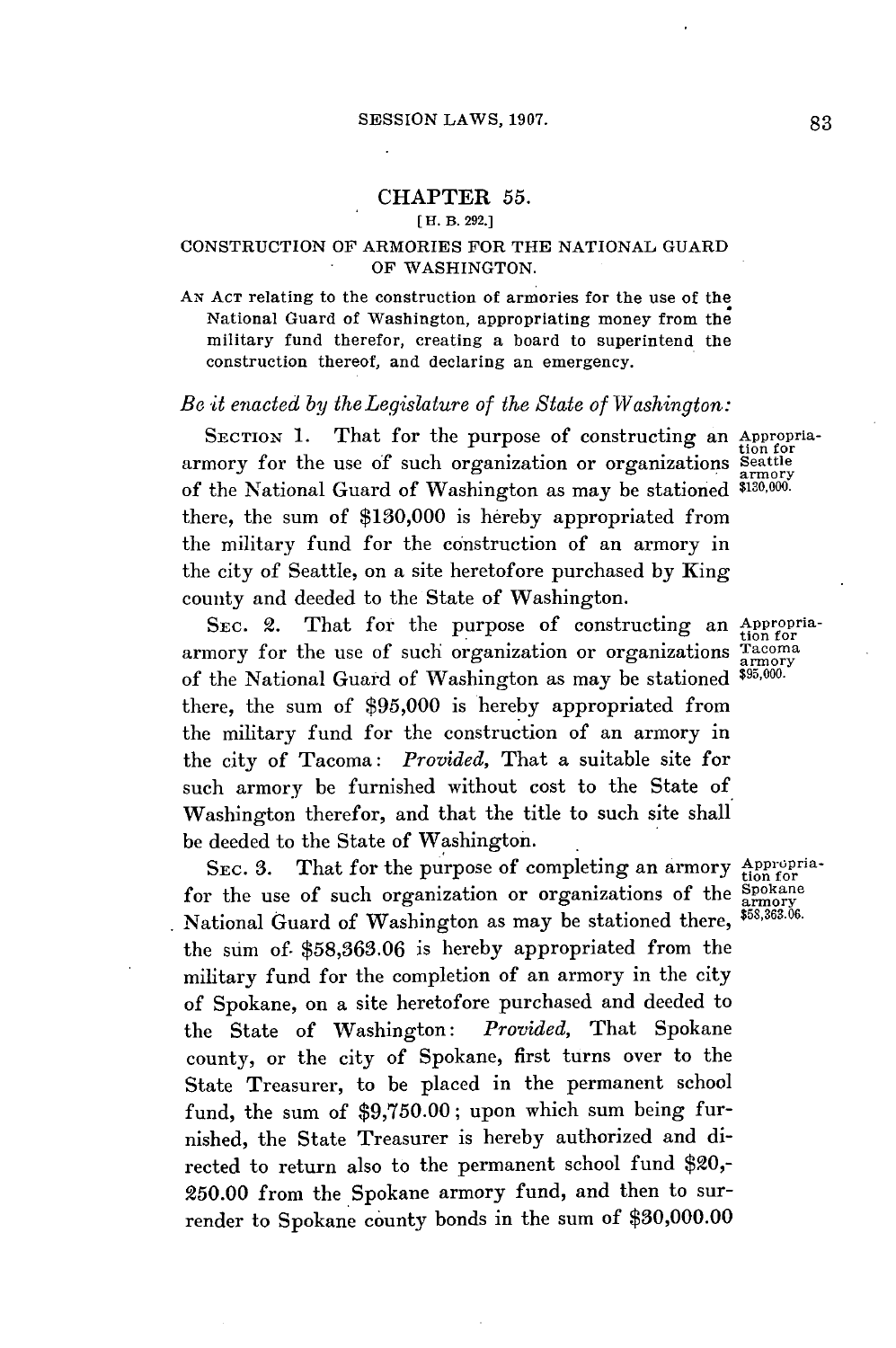issued **by** Spokane county and purchased **by** the permanent school fund under date of September **15, 1905.**

Furchase SEC.  $3\frac{1}{2}$ . Any county of the State of Washington is hereby authorized and empowered to appropriate money for the purchase of an armory site whenever the Legislature of this state shall appropriate money for or authorize the construction of an armory therein.

Personnel SEC. 4. That for the purpose of erecting and comof armory<br>
commis-<br>
sions.<br>
pleting the armories provided for by this act, the Governor shall appoint boards or commissions to be known as (insert name of city) Armory Commission. Each of these boards shall consist of six members comprised as follows: The Adjutant General of the National Guard of Washington, the ranking officer of the active list of the National Guard of Washington, stationed at the city or town wherein said armory is to be located, the State Board of Control and the chairman of the board of county commissioners of the county in which said armory is to be located, all of whom shall be ex-officio members of the Board. The Adjutant General shall be chairman of each of said boards, and each board shall elect a secretary from among its members. The members of these boards shall act as such until the completion of the armory in their charge and the acceptance thereof **by** the state, and shall Bond. give bond with at least two sureties, to the State of Washington in the sum of five thousand dollars, conditioned for the faithful performance of the duties imposed **by** this act, to be approved **by** the Governor and filed with the Secretary of State, said sureties qualifying in double the penal obligation of said bond. In each case, a majority of the board shall constitute a quorum: *Provided, however,* That no member of any of said boards shall be allowed or shall receive any compensation for his services as a member of such board.

> SEC. 5. It shall be unlawful for any of the members of the said boards to be connected, either directly or indirectly, in any manner whatsoever, with any -contract or part thereof for the erection of said armories, or for any work connected therewith, or for the furnishing of any supplies or material therefor, or to receive any benefit there-

Members<br>not to be interested in<br>work.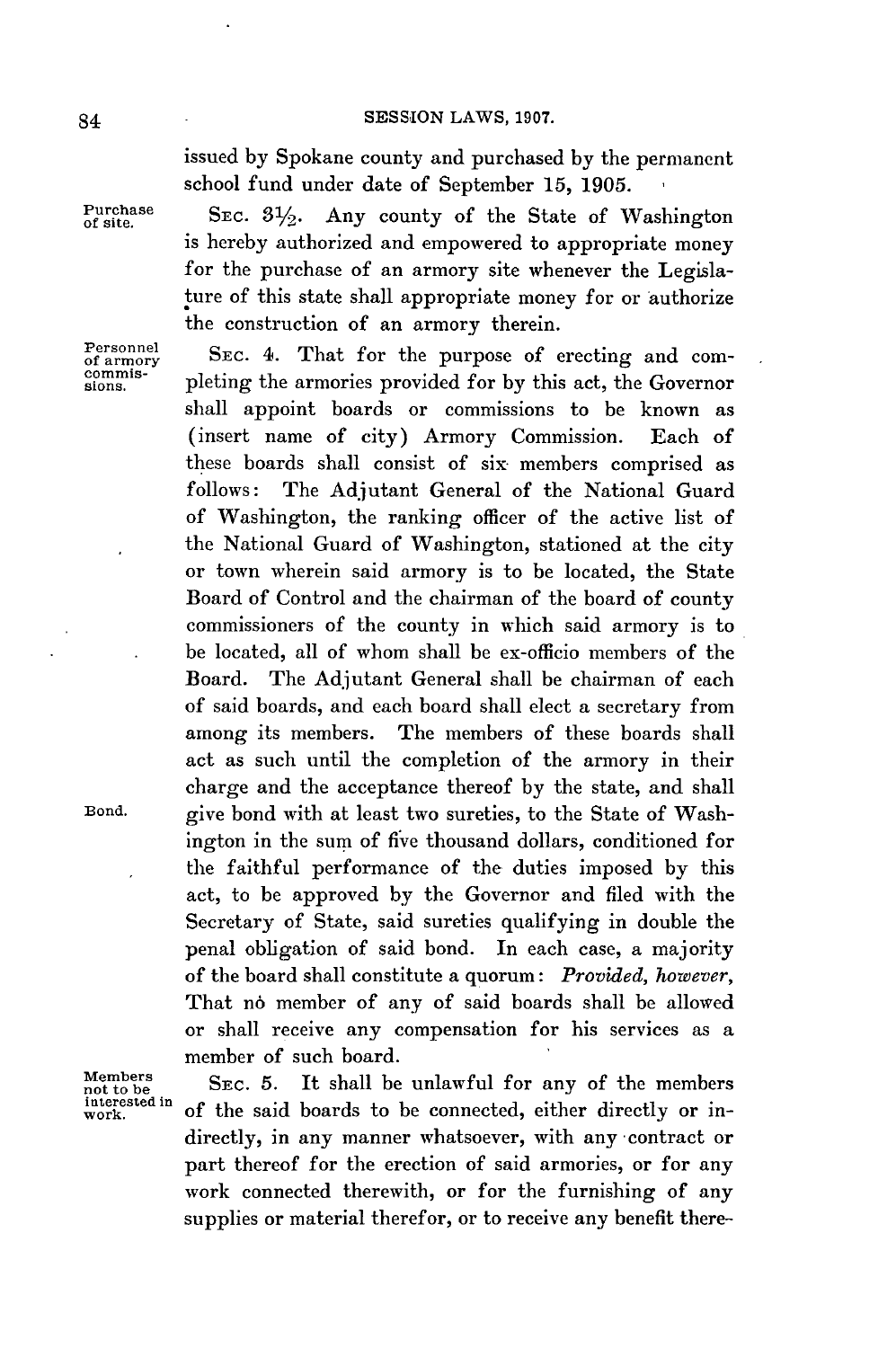from, either **by** way of commission, rebate, bonus, division of profits or otherwise, and any one of said members who shall violate any of the provisions of this act shall **be** guilty of a felony, and upon conviction thereof shall be subject to a fine not to exceed **\$1,000** and imprisonment in the penitentiary not to exceed five years and shall forfeit his right to and be removed from his place on the board **by** the court in which he shall have been convicted. It shall be unlawful for any of said boards to employ any Fenalty. person in the supervision or superintendence of the building of said armories, or in any work connected therewith, who may or-shall become in any manner connected, directly or indirectly with any contract for the erection of said armories, or for the furnishing of any supplies or material therefor; and the said boards are hereby charged with **the** rigid enforcement of this provision of this act.

SEC. **6.** It shall be the duty of each of said boards to lo- Sites and cate its armory upon the most sightly and suitable site which shall become available therefor within its respective city; to secure the submission of plans and designs appropriate to an armory to cost not more than the amount specified in this act, and such additional sum, if any, as may be donated for the purposes of this act; to select the most desirable site, plan and design, and to obtain proper architectural designs, plans and specifications and details, in conformity with such plan and design; to secure the erection and completion of such armory building, conforming faithfully to such plan and design.

SEc. **7.** No construction or material exceeding **\$500** in contracts. amount shall be furnished except pursuant to bids advertised for in one daily newspaper for a period 'of ten days in each of the cities in which these armories are to be built. The bid of the lowest and best responsible bidder shall be accepted, saving that the boards shall have the right to reject any and all bids. The performance of every contract shall be secured **by** a surety company bond to the State of Washington, in a sum not less than one quarter of the contract price, said bond to be conditioned for the faithful performance of said contract and to be approved by the respective commissions. Each bid shall be accom-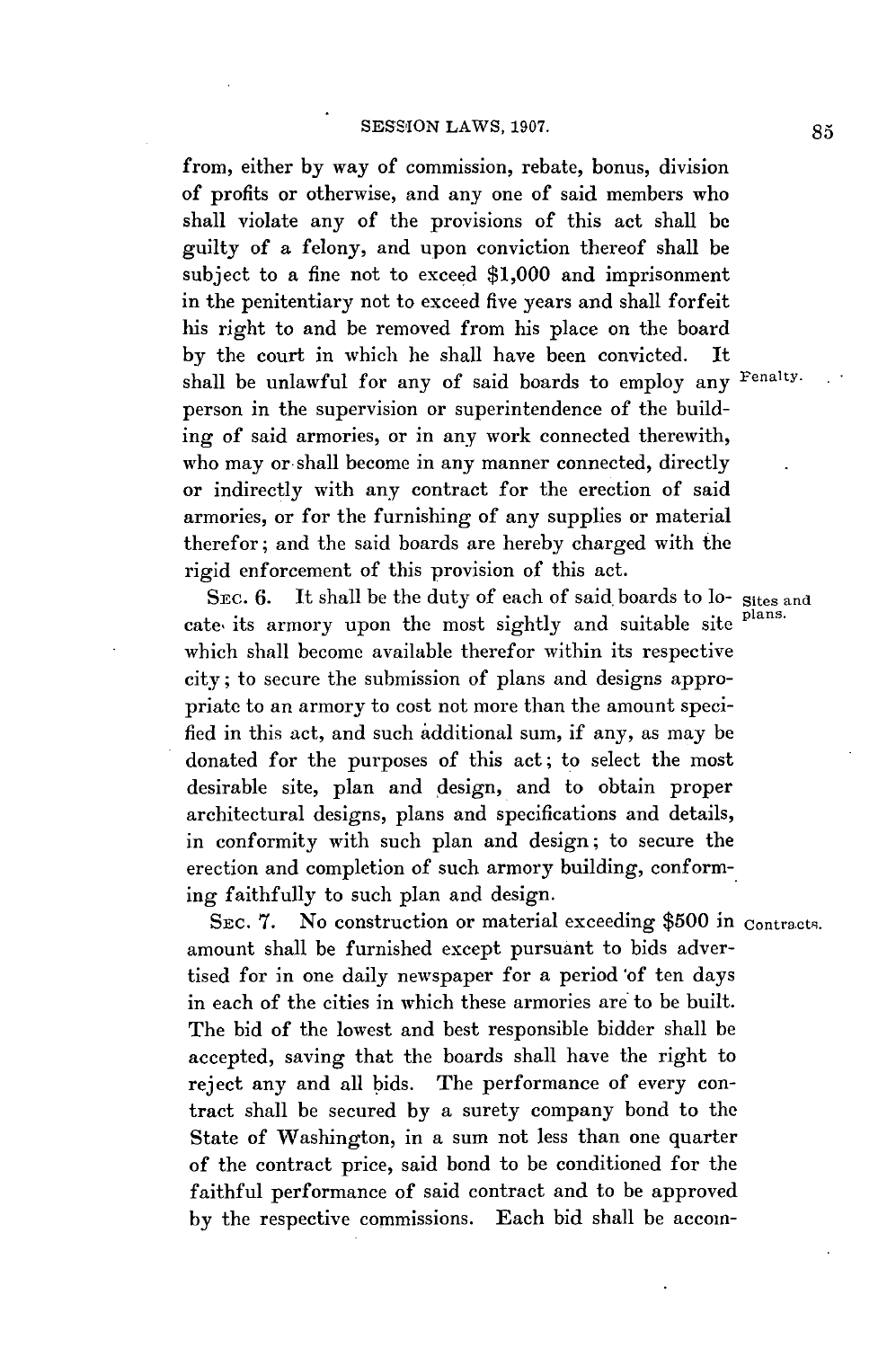## **SESSION** LAWS, **1907. 86**

panied **by** a certified check in the sum of **\$1,000,** payable to the chairman of the respective commissions, which shall be forfeited to the state for the use of the military fund upon failure of the party, for a period of ten days after any contract is awarded, to enter into a proper contract and furnish satisfactory bonds as required **by** law. **All** contracts shall reserve the right of the board for good cause shown to annul the contract, without allowance for damages, and allowing only expenses incurred and labor performed, not exceeding the contract price of the proportion that the work done or material furnished thereunder bears to the total amount contracted for. Such a per centum, not less than twenty per centum, as the board shall deem proper, shall be reserved from payment on monthly estimates of work done, until such work shall have been completed, inspected and accepted. **All** material contracted for shall be of the best quality and to the satisfaction of the board, and the directions, plans and specifications of the work executed and carried out **by** skilled and reputable architects, artists, mechanics and laborers, likewise to the satisfaction of the board.

**Architects.** SEc. **8.** The architect chosen **by** each of these boards shall receive such compensation for his plan and design as the board shall deem reasonable. He shall be supervising architect of said building, and for all contracts for construction or material therefor. He shall see that all material furnished and work done shall be of the best quality, and all contracts with said board are faithfully performed **by** the parties so contracting with said board. He shall perform all other duties devolving upon him as such architect, and the supervising architect of said building, and may be removed at the pleasure of said board. Neither said architect nor any of his subordinates or assistants shall be in any way connected with any work done or material furnished for said building, or any contract therefor, or shall have any interest therein, directly or indirectly. He shall furnish a surety company bond to the State of Washington in the sum of **\$10,000,** conditioned for the faithful performance **by** said architect, his assistants and subordinates, of his or their duties as herein prescribed.